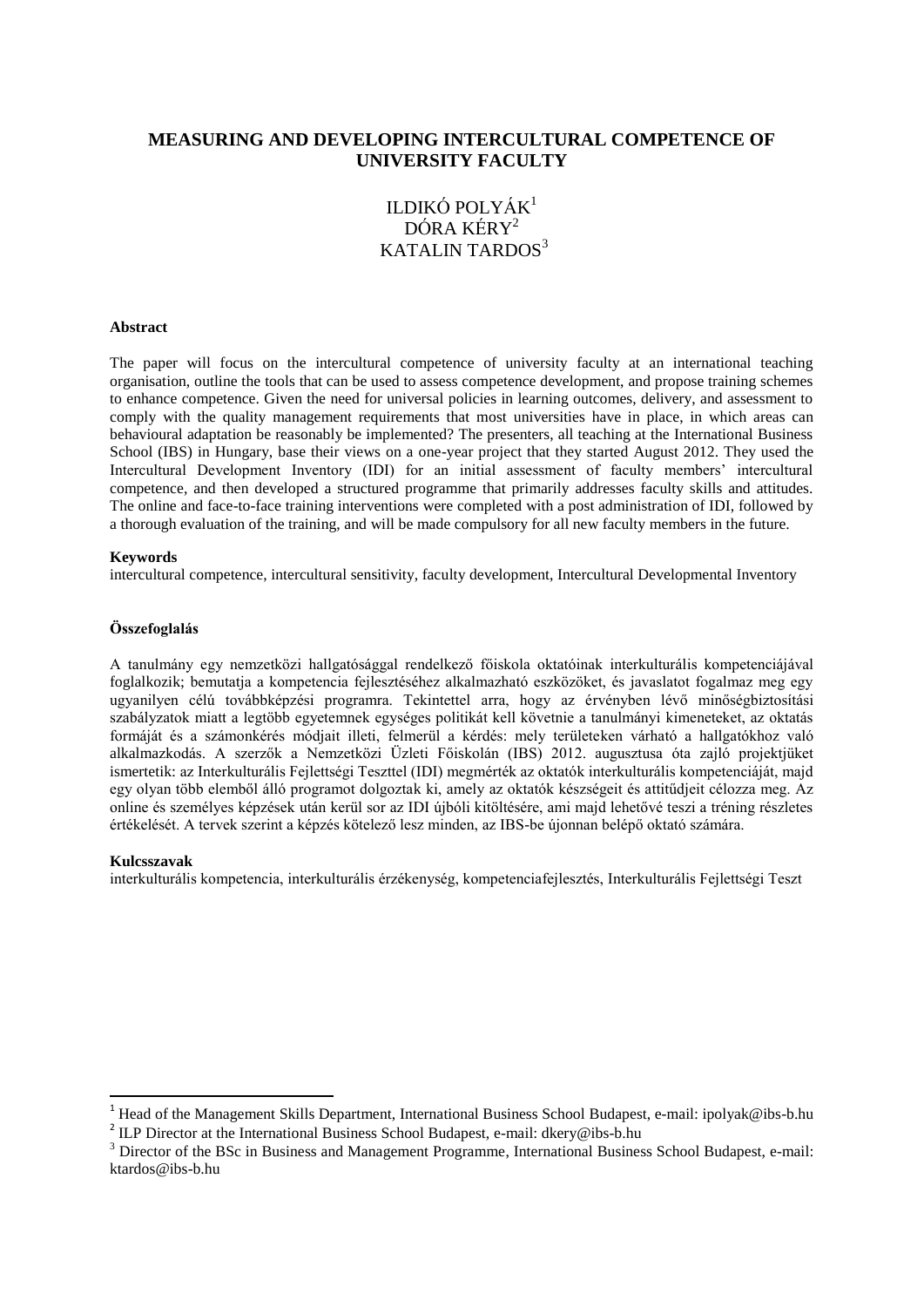### **Introduction**

In the context of growing competition and internationalisation on the higher education market, institutions seek new ways to increase the quality and effectiveness of their teaching. The ability to attract, develop and retain international students, as a core competency of the higher education institutions, has gradually become a major strategic strength for universities competing for a market share in the last decade. The ability to provide a tolerant and inclusive learning environment for all students is thus of strategic importance. Within this context, developing the intercultural competence of faculty, which includes awareness, attitude, skills and knowledge, has gained increasing significance, as it supports the endeavour to increase the effectiveness of teaching, creates a good working and learning environment in the classroom with diverse students, and thus improves both faculty and student satisfaction. Therefore universities need to find effective methods to further develop the inclusiveness of their learning environments, thus better serve the needs of international students and the future of the educational institution.

The present research has adopted a single case-study approach. It aims to summarise and evaluate a one-year organisational development project of a Hungarian private university, the International Business School of Budapest (IBS). IBS is a higher education institution where about 50% of the students are international, and come from approximately 80 European, African and Asian countries. The teaching faculty, however, are mostly Hungarian. IBS works in strategic partnership with OxfordBrookesUniversity from the UK, and from 2013 September onwards with the University of Buckingham as well, awarding BSc and MSc degrees.

This paper will focus on the intercultural competence of faculty, outline the tools that can be used to assess competence development, and propose training schemes and other organisational practices and interventions to enhance intercultural competence. Based on the findings of the research question, IBS would like to answer the following question: given the need for universal policies in learning outcomes, delivery, and assessment to comply with the quality management requirements in place, in which areas and how can behavioural adaptation by faculty be reasonably implemented? We assume that individual and organisational developmental activities have to be combined in order to achieve meaningful improvement of faculty's intercultural competence level and adaptation of teaching practices conducive to diverse classrooms.

# **Literature Review**

When one ventures into any form of intercultural competence assessment the first question arising is what we should or could measure. Bennett (2004) distinguishes between three levels of measurement: a) cultural level, b) intercultural level and c) level of intercultural experience. The first corresponds to the "knowledge" component that many models include. Such tools describe and compare cultures along value dimensions established by Hall, Hofstede or Trompenaars and other authors. In practice, some tests would use the measurement of cultural value orientations to draw conclusions as to the individuals' intercultural competence. However, the two do not necessarily correlate: one can be competent without knowledge, and knowledge does not guarantee competence either.

Further on, as Bennett (2004) says, attention is shifted to interaction between cultureson the second level. Measurements based on the models and research findings of cross-cultural psychology are based on the assumption that certain psychological variables (personality traits, affective conditions, behaviours) correlate with certain outcomes, and the two are in a causal relationship. He quotes Brislin's personal communication that, for example, we have no evidence to assume that the Myers-Briggs personality indicators are universally valid, or that the resulting 'type' could indeed lead to conclusions about cultural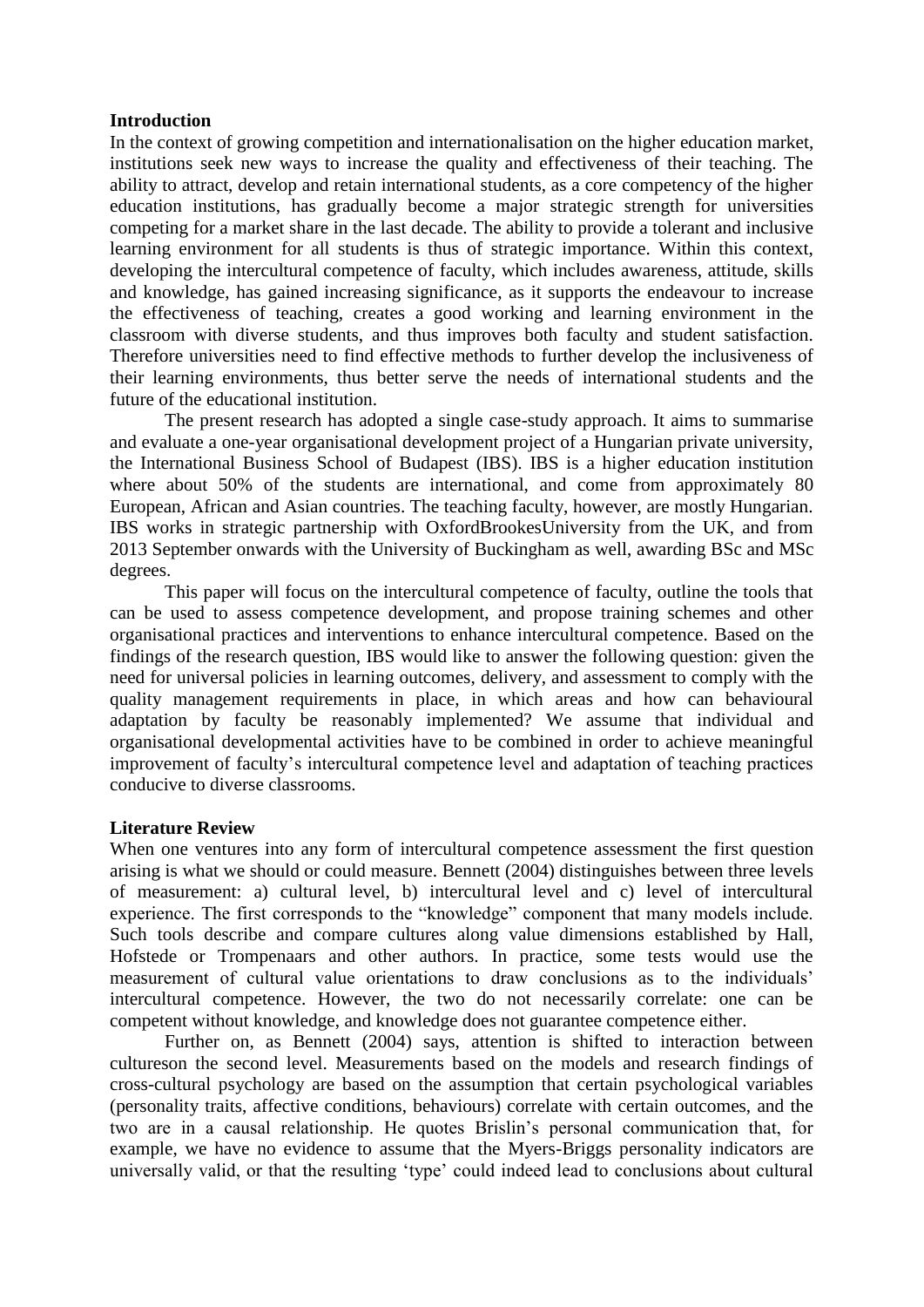adaptation, even though the test is often used for this purpose. Just like with other psychometric tests the question is how intercultural competence is defined and what indicators are established for measurement. The correlation seems probable in many cases, but none provides an academically rigorous solution.

Given the obvious shortcomings of the previous two levels, Bennett (2004) proposes measurement on the level of intercultural experience because he believes that traditional psychology seeks linear causal relationships, so may be unable to explain more complex group phenomena.

One of the most comprehensive reviews of the models and theories of intercultural competence is given by Spitzberg and Changnon (2009). In their work, they do not distinguish between intercultural awareness, competence and sensitivity but classify the models from a more comprehensive perspective, although they acknowledge that some influential models carry the features of more than one type. They have established five types of models, notably compositional, co-orientational, developmental, adaptational and causal process.

As our research is based on a developmental model of intercultural competence, we would only this cover this below. Other important kinds of models do not consider the time dimension even if, logically, time has an important role to play in what actually happens in a relationship or interaction. The developmental models are based on the assumption that intercultural competence or sensitivity is a process with distinct stages, and as such it is irreversible.

Bennett's particular interest in the intercultural experience led him to develop his Developmental Model of Intercultural Sensitivity, particularly drawing from the cognitive constructivist theory of psychologist George Kelly.

In agreement with Chen (1997) Bennett (1993, 2004) believes that competence requires intercultural sensitivity. Sensitivity indicates the complex perception of cultural differences, the ability of an individual to construct alternative cultural experiences, while competence implies that a culturally sensitive individual shows appropriate and effective behaviours in other cultural environments. People who have been socialized in a single culture (who are monocultural) are unable to experience differences in their perceptions and those of people from other cultures. If someone develops sensitivity by living in a particular culture, they will be able to mobilize that in another one, so they will become competent more easily in the new context.

Bennett's original Developmental Model of Intercultural Sensitivity maps out the process that an individual acquires the skills for creating alternative experience. Originally six stages were established: three ethnocentric (denial, defence and minimisation) and three ethnorelative stages (acceptance, adaptation and integration) (Hammer *et al*., 2003, p.424).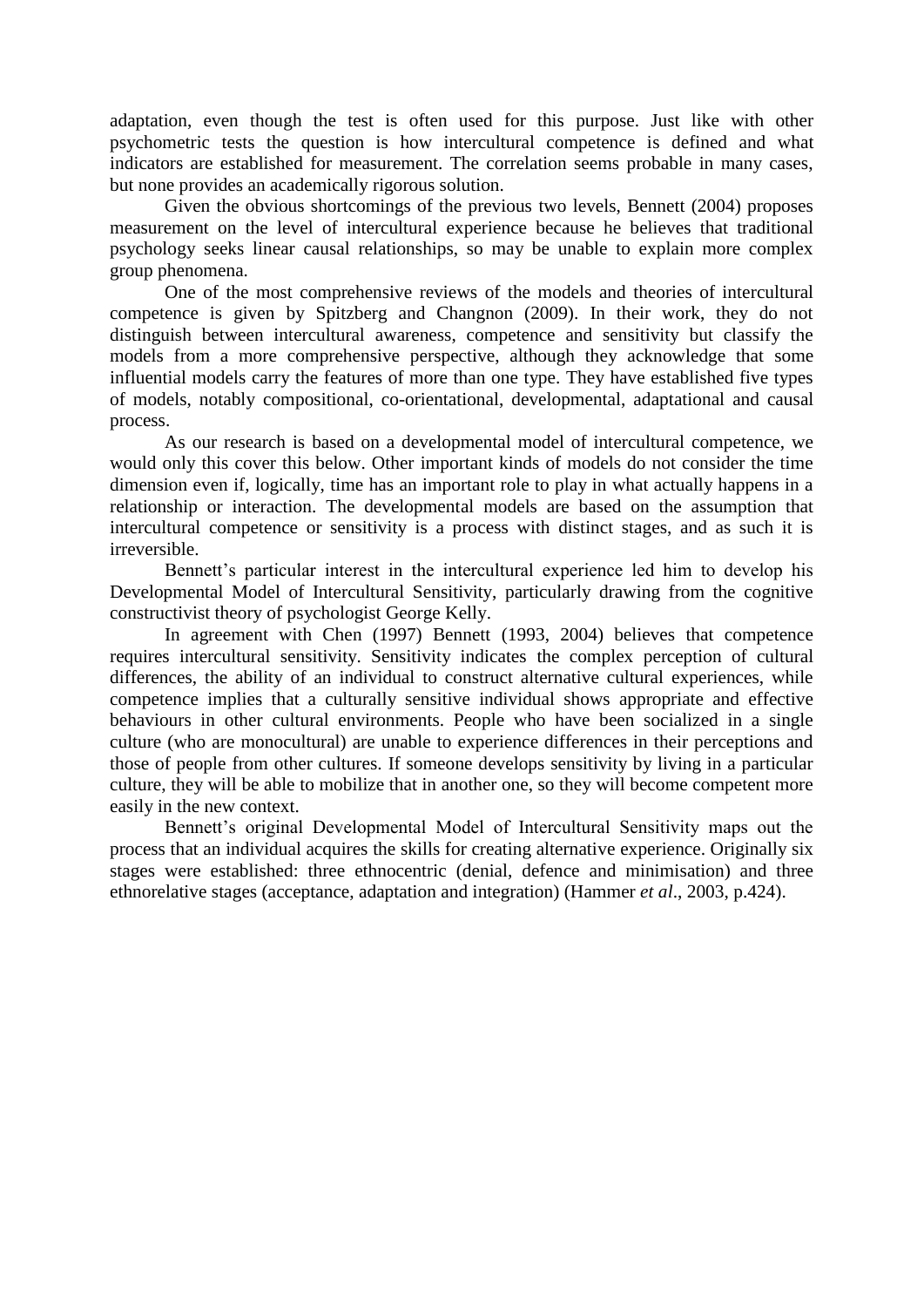### *Figure 1*

### The Developmental Model of Intercultural Sensitivity



Denial is the stage in which the person is likely to recognize more observable cultural differences (e.g., food) but, may not notice deeper cultural differences (e.g., conflict resolution styles), and may avoid or withdraw from cultural differences. Defence is a judgmental orientation that views cultural differences in terms of "us" and "them". It means an uncritical view toward one's own cultural values and practices and an overly critical view toward other cultural values and practices. Minimisationhighlights cultural commonality and universal values and principles that may also mask deeper recognition and appreciation of cultural differences.

As the first ethnorelative stage, acceptancemeans understanding and appreciation of patterns of cultural difference and commonality in one's own and other cultures. People in the adaptation stage are able to shift cultural perspective and change behaviour in culturally appropriate and authentic ways. Finally, for people in the integration stage, the process of shifting cultural perspective becomes a normal part of self, and so identity itself becomes a more fluid notion. One begins to see one's self as "moving around in cultures".

Spitzberg and Changhon (2009) claim that a serious shortcoming of the developmental type of models that they do not detail what personality traits and competences promote (or hinder) the development of intercultural sensitivity. Research has attempted to identify such features (e.g. age, gender, international experience) but no conclusive evidence has been found (e.g. Hammer *et al.* 2003)

The available literature raises several concerns in relation to all intercultural competence models, of which we would mention one here. Several authors (e.g. Deardorff 2006, Spitzberg and Changnon 2009, Holmes and O'Neill 2012) point out the ethnocentric (western) bias inherent in the theories. It is only further non-western and non-US studies that can tell the extent to which the currently available definitions and models apply to eastern (or East-European for that matter) cultures. A new study by Holmes and O'Neill (2012), which examined New Zealand university students, found significant differences between Chinese and English-speaking students with regards to interaction management.

In view of the variety of definitions available it is no surprise that there are innumerable tests to assess intercultural competence. Paige (2004, p. 86) defines an intercultural instrument 'as any measurement device that identifies, describes, assesses, categorizes or evaluates the cultural characteristics of individuals, groups, and organizations'. Thus, measurement tools include a variety of psychological and cross-cultural psychological tests that had not originally been developed for this purpose, e.g. the Myers-Briggs type indicator. Fantini (2006) lists 70 tools but his inventory does not include many more, particularly in-house tests that different organisations use for their own purposes only. It is important to note that the overwhelming majority were developed in the United States or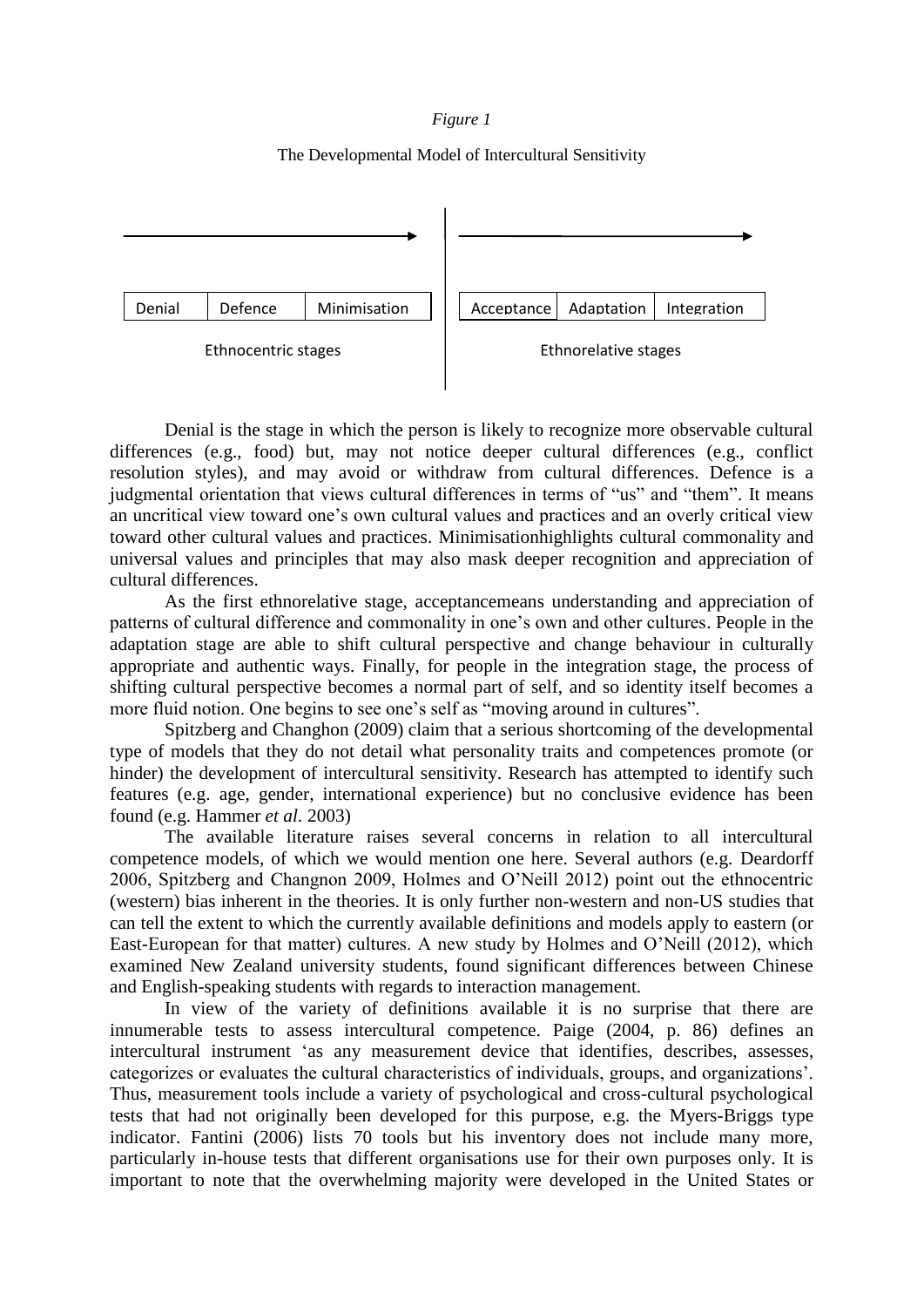English-speaking countries, and very few of them have been tested in other cultural environments (Fritz n.d., Simons and Krols 2010, INCA Project).

Just like the controversy around the definition of intercultural competence its measurement is also subject to criticism from plenty of authors, and we ourselves have experienced these in our project even though we made specific steps to pre-empt them.

Research testing the construct and external validity, or the reliability of intercultural competence instruments is scarce. In many cases, one cannot ascertain the theoretical basis, the method of test development, or the process of piloting, and in the absence of such key information neither the users nor the testees can safely interpret the results. In this respect, IDI is among the exceptions: all details are published (Bennett 1986, 1993b, 2009, Hammer 2011).

Many authors have raised doubts with regards to indirect self-administered questionnaires, which most often used in intercultural competence measurement (Altshuler *et al*., 2003, Arasaratnam and Doerfel 2005, Hammer *et al*. 2003, Williams 2005). The problem is not necessarily that the respondents wish to present their characteristics or attitudes in an agreeable manner, but that they cannot truly predict what behaviour they would show in a particular intercultural encounter. This is of special importance if a measurement is made before some intervention (study abroad, training, etc.) because that result or score will be used as a reference point in the interpretation of post-intervention results.

The Intercultural Development Inventory (IDI) was developed in 1998, and then reviewed in 2003. In view of continuing research and analysis further modifications were introduced in Version 3, which has been available in several languages since 2010 (Hammer 2011).

Based on Bennett's Developmental Model of Intercultural Sensitivity, IDI estimates which stage of intercultural development the respondent is in. On the basis of validity studies (Hammer *et al.* 2003, Hammer 2011) Bennett's original model was modified in later IDI versions. Reversal, a variation of defence was introduced in which the individual considers the other culture superior, but it is a kind of defence as it maintains the us vs. them polarisation. It represents an overly critical orientation toward one's own cultural values and practices and an uncritical view toward other cultural values and practices. In more recent literature Hammer (2011) already uses 'polarisation' as a combined term for defence and reversal.

On the other end of the scale, integration was replaced with 'cultural marginality' (Bennett 1993a) in Version 2. Marginality means that the individual puts their identity on the margins of two or more cultures without being any one in the centre. There are two forms of marginality: 'encapsulated' when the individual feels the movement away from their own culture as alienation, and 'constructive' when the movement between cultures is a necessary and positive part of their life. In Version 3 Hammer (2011) uses the term 'cultural disengagement', a sense of disconnection or detachment from the culture of primary socialization, since the validity studies refuted the earlier assumptions about marginality. Cultural disengagement is treated separately, rather than a stage in the development process.

IDI analytic structure then generates an individual or group graphic profile of the respondent's overall position on the intercultural development continuum; more specifically, a Perceived Orientation (PO) score, which reflects where the individual places themselvesalong the intercultural development continuum, and a Developmental Orientation (DO), which shows the individual's 'primary orientation toward cultural differences and commonalities along the continuum *as assessed by the IDI'* (original italics, IDI, 2012). The Orientation Gap (OG) is the difference along the continuum between the Perceived and Developmental Orientation, where a gap of seven points or higherindicates a meaningful difference. The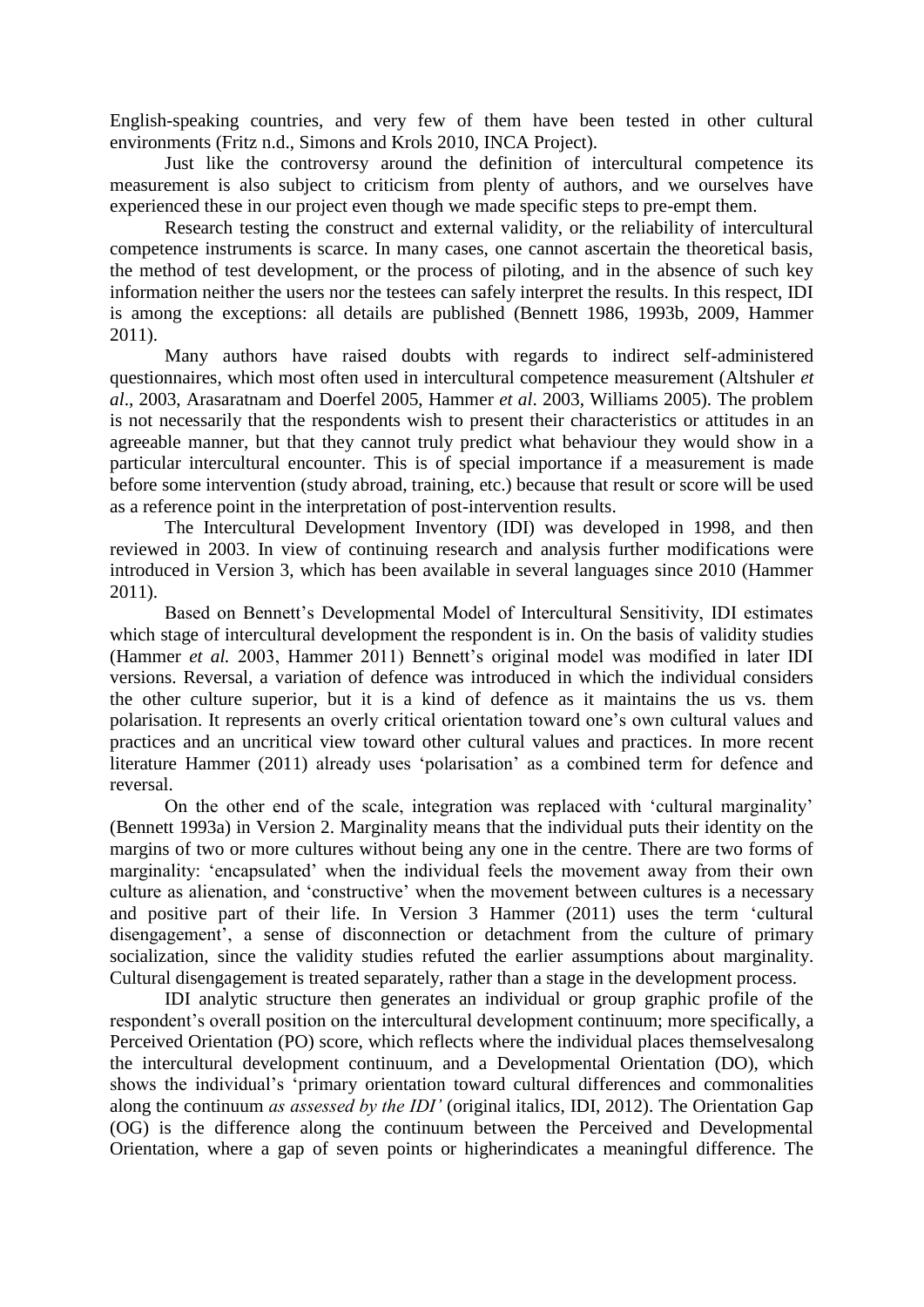profile also provides a 0 to 5 score of Cultural Disengagement which indicates how connected or disconnected the respondent feels toward their own cultural community as specified above.

One disadvantage of IDI that Bennett (2009) raises is that while IDI is particularly suitable to measure the intercultural sensitivity of groups, so it is essentially nomothetic, it does not precisely measure individual variance within the group: it over-assesses the normative stage (minimization) and under-assesses the stages to the left and right. That is why he proposes that IDI should be complemented with other qualitative type of data collection. Hammer (2011) rejects as this 'unfounded claim', quoting that the three validation samples (a total of 10,000 subjects) prove the normal distribution of the IDI developmental orientation score, so IDI is suitable both for individual and group level analysis. IBS chose group level analysis, mostly upon the advice of Dr. Bennett, who wrote 'In my experience, the IDI should only be used as an aggregate measurement of the group at this point, without any individual scores provide to anybody' (Bennett 2012).

## **Research Methodology**

In April 2012 a one year project was launched aiming at measuring and developing the intercultural competence of the IBS faculty. The project team<sup>4</sup> was successful in convincing IBS management to allocate funds for the administration of the Intercultural Development Inventory, carry out related training activities, and produce relevant written documents. A five-phase project plan was setup. The comprehensive literature review is available in Polyák *et al*. (forthcoming), while a detailed project description will be published in the proceedings of the SIETAR Europa Congress.

#### **Findings**

1

The outcome of the IBS Intercultural Developmental Continuum (IDI) Group Report was rather interesting, if not quite a surprise to us all.  $5$ The overall result given by the 34 participants who had completed the online test showed that IBS rated their own capability in understanding and appropriately adapting to cultural differences within the Acceptance Phase (the group's Perceived Orientation Score reached 121.93), whereas the IDI's Developmental Orientation Score (94.34) indicated that the groups' primary orientation toward cultural differences was within the Minimization Phase, thus having a large Orientation Gap, which indicated that the IBS group had clearly overestimated its level of intercultural competence. (See Figure 2) According to the IDI Group Profile Report, a gap score of 7 points or higher can be considered a meaningful difference. The 27.59 Orientation Gap Score in the case of IBS indicates that the group substantially overestimates its level of intercultural competence.

<sup>&</sup>lt;sup>4</sup> The team included Dr Gábor Andrási until he took up a teaching position abroad in February 2013.

<sup>&</sup>lt;sup>5</sup> In a staff meeting on 1 June 2012, we presented the following hypothesis: 'IBS faculty as a group is ethnocentric, on the Minimization scale. They hold the idea that despite differences in language and customs, people share universal goals and values. They fail to perceive the students' differing cultural realities and engage them in culturally appropriate ways.'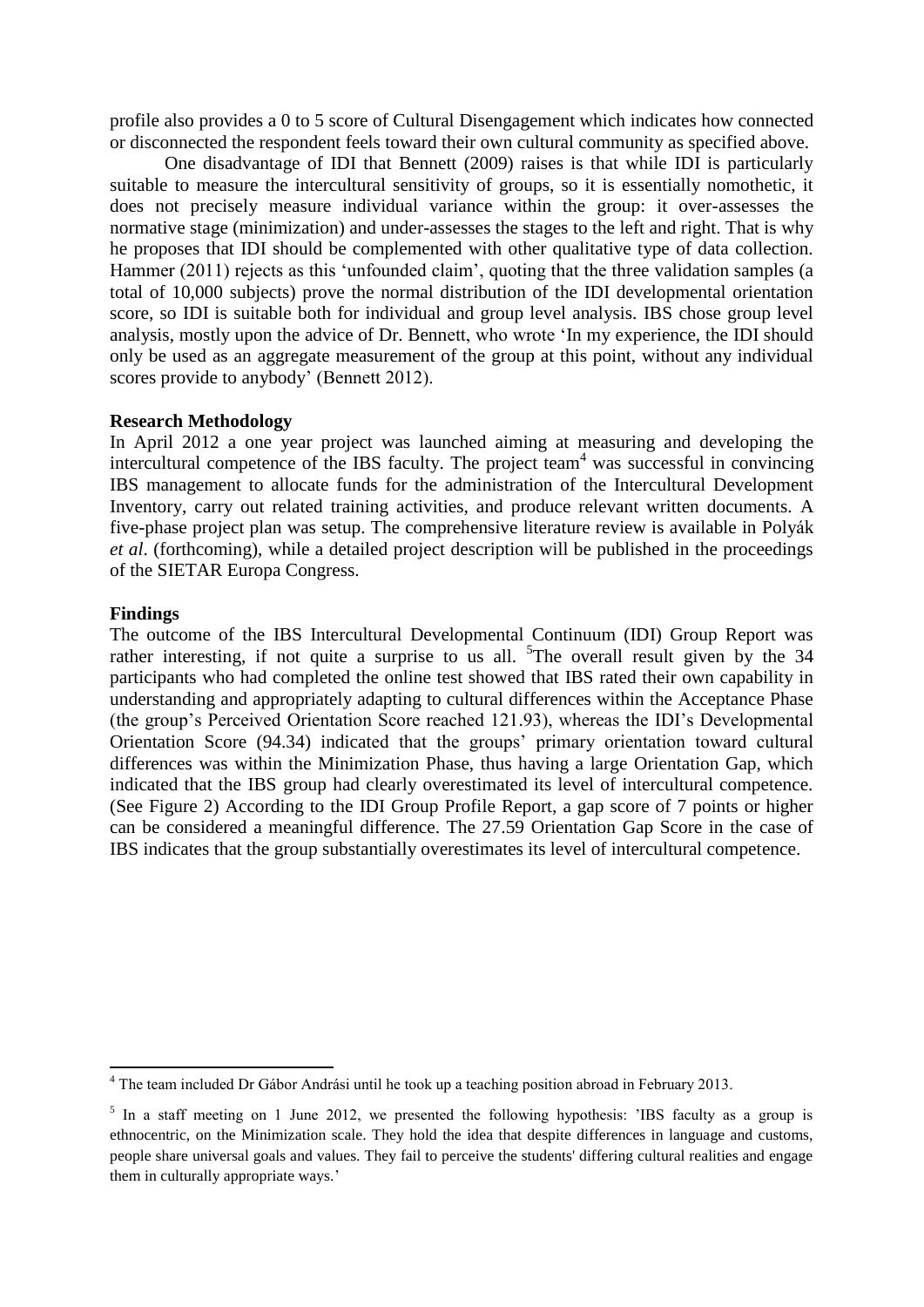*Figure 2* Intercultural Developmental Inventory (IDI) results of International Business School, Budapest in 2012



A more detailed view of the Developmental Orientation Score of IBS highlights that the intercultural competence level of faculty members is rather homogenous as the vast majority of participants (57.6%) were placed in the same category of intercultural competence development, namely Minimization, which is the third level of the ethnocentric/monocultural mindset. (See Figure 1) Only one-fifth of the staff found to be at lower levels of intercultural development, most of those being at the second stage of Polarisation. Within Polarisation two types of orientations are possible: Reversal and Defence. According to the Group Profile Report, both types are present, but the majority of the people belonged to the Defence orientation, meaning that they were uncritical towards their own cultural values and practices and overly critical towards other cultures while those who were categorised at the Reversal level, they were overly critical with their own culture and uncritical towards other cultures. Overall, nearly 80% of IBS faculty belongs to the three first developmental phases of the Intercultural Developmental Continuum, representing a monocultural mindset, though most of them are situated at its highest level, Minimisation. On the other hand, a minority of faculty members have already developed a global mindset and were placed at the Acceptance level of the Intercultural Development Continuum.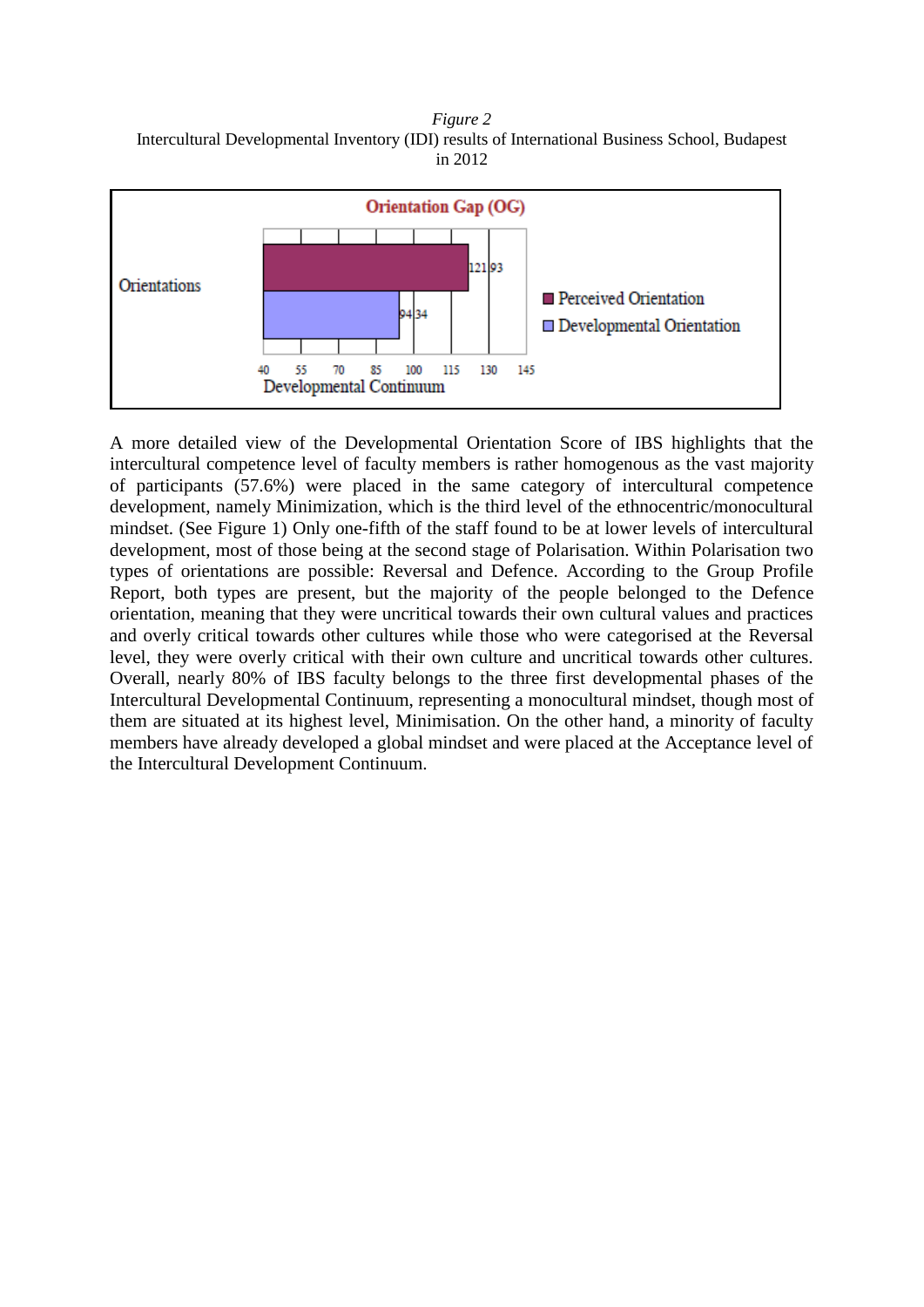*Figure 3* Distribution of the Developmental Orientation Scores of IBS faculty members



### **Discussion**

A major characteristic of the Minimisation developmental orientation is that it de-emphasises differences based on culture in a quest to ensure equal treatment for all students whatever their nationality should be. In this sense, the organisation is able to provide an inclusive environment for the multitude of nationalities, but may experience 'blind spots' insofar as discovering the cultural aspect in certain educational problems and solving organisational issues in ways that take cultural differences into consideration. The positive side of having Minimisation as the dominant intercultural competence at IBS is that the probability of international students experiencing unfair treatment during their studies is low. This result is congruent with the previous Student Diversity Survey conducted at IBS (Tardos, 2011) that has revealed that only a minority of students reported incidents of unfair treatment during their studies. Nevertheless, an important learning point to integrate and point out at future teacher training courses is that intercultural competence implies much more than being tolerant, ensuring equal treatment and non-discrimination during the learning and teaching process.

Unfortunately, it is difficult to evaluate the results of the IDI Report in terms of how IBS performs in comparison to other higher education institutions, as benchmark data for similar educational institutions are not available. Feedback offered at the Group Report Session indicated that Minimisation was the most frequent developmental stage for organisations involved in international affairs. Knowing the IDI results, the major challenge for IBS could be phrased as how an organisation can support the shift from Minimisation (deemphasising cultural differences within the teaching and learning process in the name of universal values, equal treatment and adherence to quality insurance standards) to Acceptance; and what might be the benefit of investing time, energy and financial resources.

While the overall commitment to the research project was high among colleagues throughout the year, the research team has been challenged several times: first, at the Group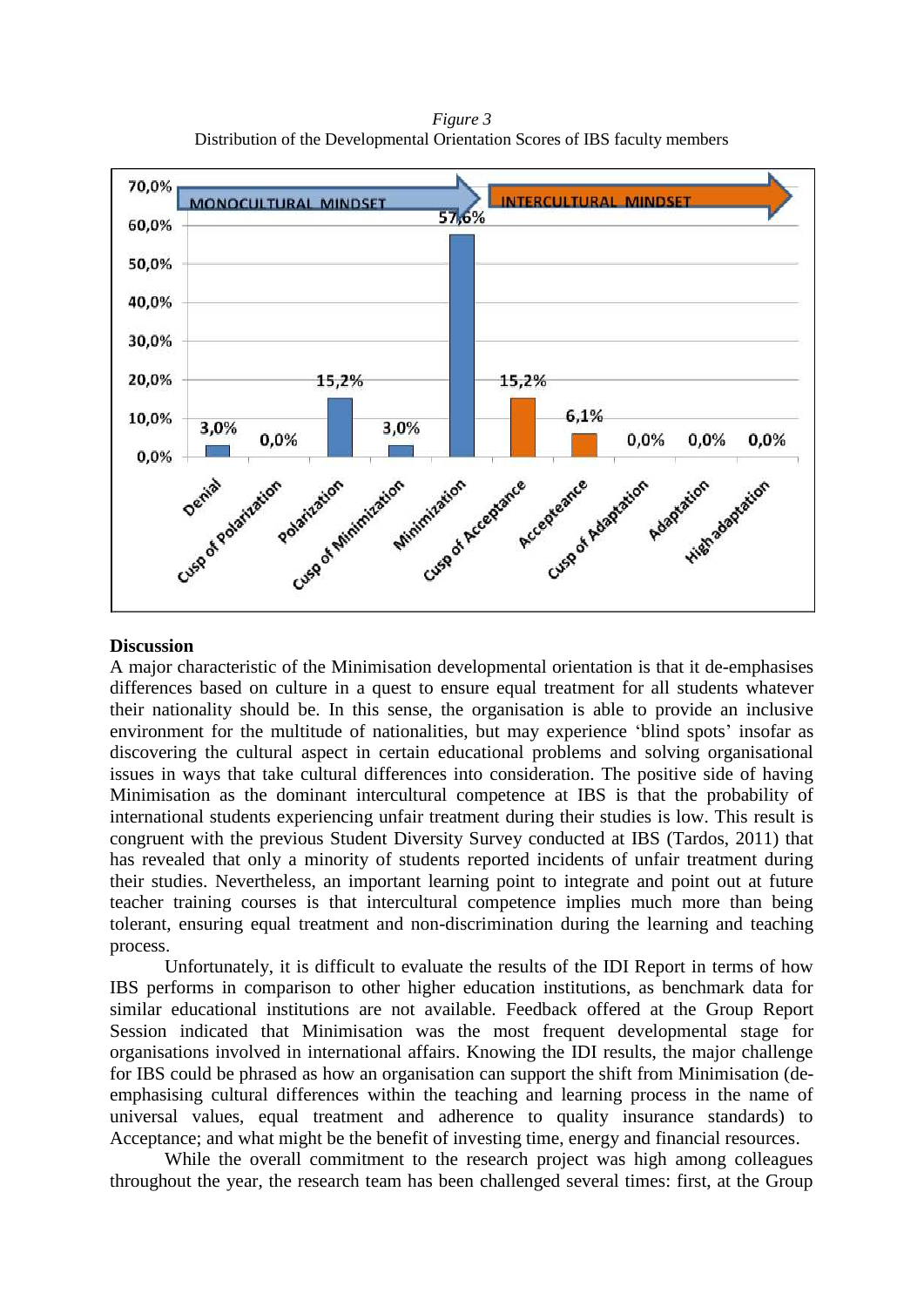Report Session, when IDI results had been announced, and secondly at the end of the first training. Reflecting on the outcome of the first training session, the research team realised that the nature of the reactions could very probably be connected to the IDI Developmental Orientation results. Though the majority of participants expressed their wish to continue the discussions; many enjoyed the atmosphere of having constructive thoughts and challenging debates to be discussed with fellow colleagues. However, there were some comments pointing out the weakness of the training, expressing it not being much of a use in general for the quality of the teaching process; missing out on clearly addressing what the research team's ultimate goal would be, and some even went as far as doubting whether the project was a necessary issue to deal with at IBS.

After this experience the research team realized that the research project would need to be addressing the issue of enhancing IBS teachers' intercultural sensitivity and its requirements in a more specific and transparent way, demonstrating how it is linked to the teaching process, and with that thought we started to consider the way forward. Though some colleagues 'dropped out'from the process by the second training, the idea to demonstrate how international students of different background perceived and coped with our rather Anglo-Saxon teaching methods in different ways was highly illuminating for the majority of participants. Using the videotaped interviews with present IBS students and understanding how they perceived the dominant teaching methods like group work, providing feedback, interactive teaching style, etc. was an effective training tool to demonstrate the inter-linkages between intercultural competence and teaching quality and effectiveness. To substantiate how different cultural patterns might be dealt with in the classroom a *Guide to Teaching International Students* is available on the intranet since May 2013. In addition a Culture Calendar has been also compiled. Top management has also stressed how this project was central to the goals of the institution.

To evaluate the overall organisational development process, Kandola and Fullerton's (1998) Strategy Web Model shall be used. The authors assume that for diversity initiatives to be effective in organisations eight key organisational processes have to be followed. First of all, diversity needs to be part of the *organisational vision*. In case of IBS, diversity and being international is one of the strategic organisational values. The project team has in addition formulated a *Mission and Vision Statement* with regard to teaching diverse students. The Mission Statement, which was approved by the senior management for inclusion in relevant strategic documents, reads as follows:

*'IBS students think, behave and perceive in different ways which partly due to their cultural identities, and these are all equally acceptable and valid. We need to apply teaching methodologies that take this variety of behaviours and thinking patterns, including our own, into account in order to ensure that the learning outcomes, both on programme and module levels, are achievable by all students through a reasonable measure of individual effort.'*

The second key element of the model is the *commitment of top management*. At IBS, top management has decided to invest considerable financial resources for the project, and has symbolically stressed the importance of the project at several occasions. Thirdly, *Auditing and assessment of needs* is recommended. This step has been implemented with the above discussed Intercultural Developmental Inventory (IDI) tool. The forth element in the Strategic Web model is the *clarity of objectives*. The ultimate objective of the project was to assess and develop the intercultural competence of the faculty. An additional goal of the project was to design a training process that could be integrated into the standard teachers'training curriculum. Based on the two training sessions held in the framework of the project, this will be possible to complete. *Clear accountability* is the fifth item in the model. In this respect, forming a project team instead of nominating a single individual was a good solution as it was an opportunity to discuss all steps during the process and this led to higher learning and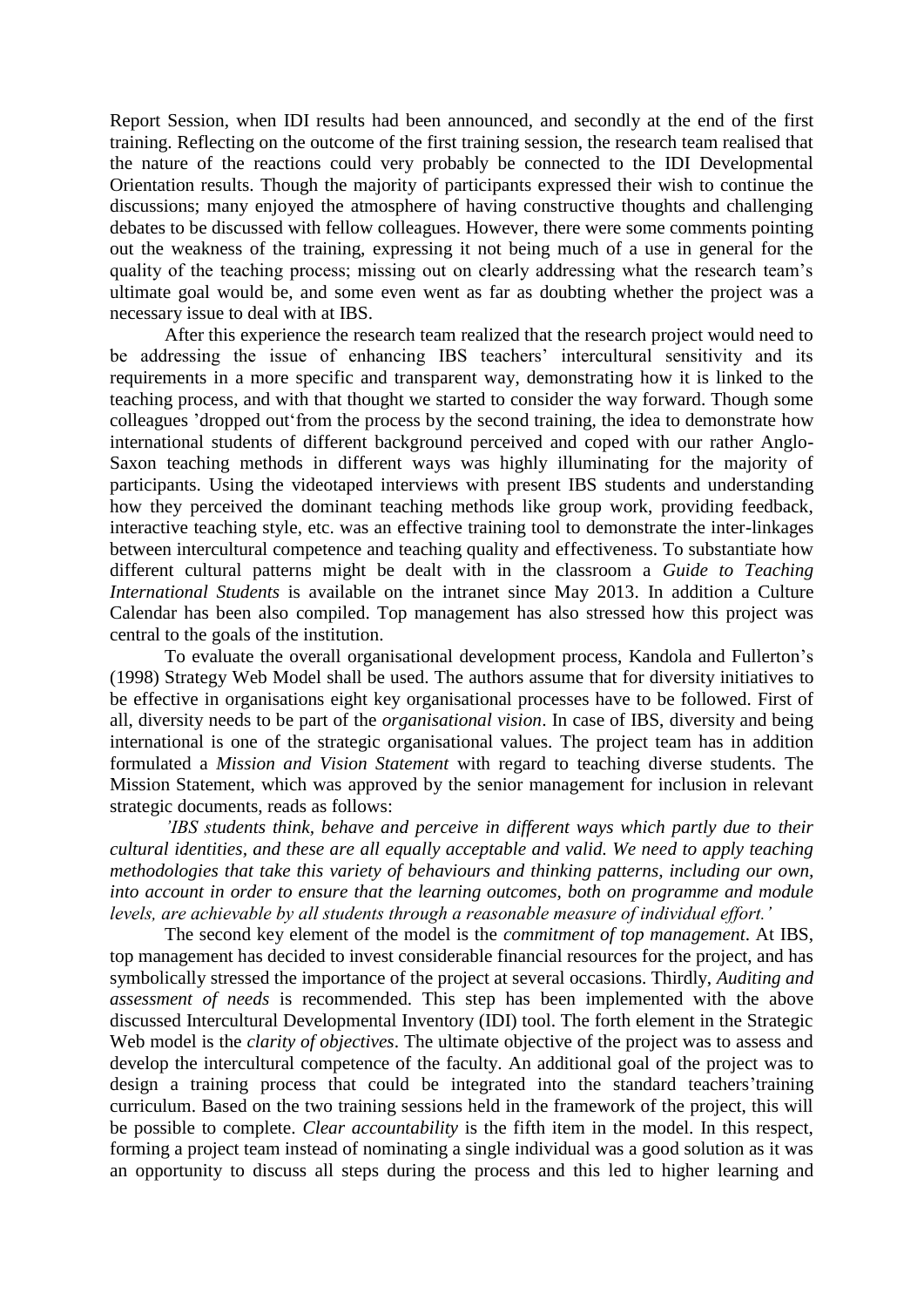synergies within the team and better reach-out to wider sections of the organisation. On behalf of the faculty, participation was voluntary, but asking for a written Consent for Participation increased the responsibility level of participants. The sixth process element in the Strategic Web Model is effective communication. Through-out the project we made an effort to combine written (e-mail) and face-to face oral communication with participants to inform them effectively. In addition we had two direct Skype interviews between the IDI staff and IBS participants. We plan to establish a separate page on the IBS Tutors' Page regarding student diversity and intercultural communication. The Intercultural Mission and Vision Statement, the Culture Guide and Calendar, as well as, all previous research and training materials will be uploaded in a well-structured way to be assessable for all faculty members. The seventh key item in the used model is the *co-ordination of activities,* the actual steps and practices of the project. In case of IBS, this meant the sampling of participants, administration of the IDI questionnaire, preparation and implementation of the various group sessions and training opportunities. Finally, the strategic cycle ends with the *evaluation* of the initiatives. For IBS, the ultimate tool for evaluating the project was planned to be the second IDI measurement of faculty's intercultural competence. However, to date, the second assessment of faculty's intercultural competence has not taken place. The project team has decided after the first training to modify the original plans in order to leave more time for individual development and the implementation of other aspects of the project, as the second training, the Culture Guide and Calendar. Furthermore, IBS plans to conduct an international survey among business schools to be able to better benchmark and evaluate the organisational development practices implemented at IBS and elsewhere.

To sum up, the IBS Intercultural Communication project has been effective in focusing jointly on the individual and organisational aspects of intercultural competence development. The missing chain at this phase of the project is Evaluation. The project team needs to design several evaluation schemes for the whole project including measuring the changes in intercultural competence level on the organisational and individual level, satisfaction of project participants, and benchmark data coming from the international survey. In addition, a communication strategy will need to be designed on how to maintain the issue of intercultural competence on the agenda, besides setting up new Teachers Training Modules and uploading related material on our Intranet.

### **Conclusions**

Intercultural competence has become increasingly important in making teaching in higher education effective in the 21st century. Competence or sensitivity can be measured with plenty of instruments available, but such a project requires thorough preparation. One important result of the assessment of intercultural competence is that the issue becomes a focal issue within the organisation. The competence can be enhanced by implementing complex and long-term programmes based on the assessment result, but the direct causal relationship is difficult to prove. The programme improves teachers' performance directly and indirectly, and contributes to their professional and personal development.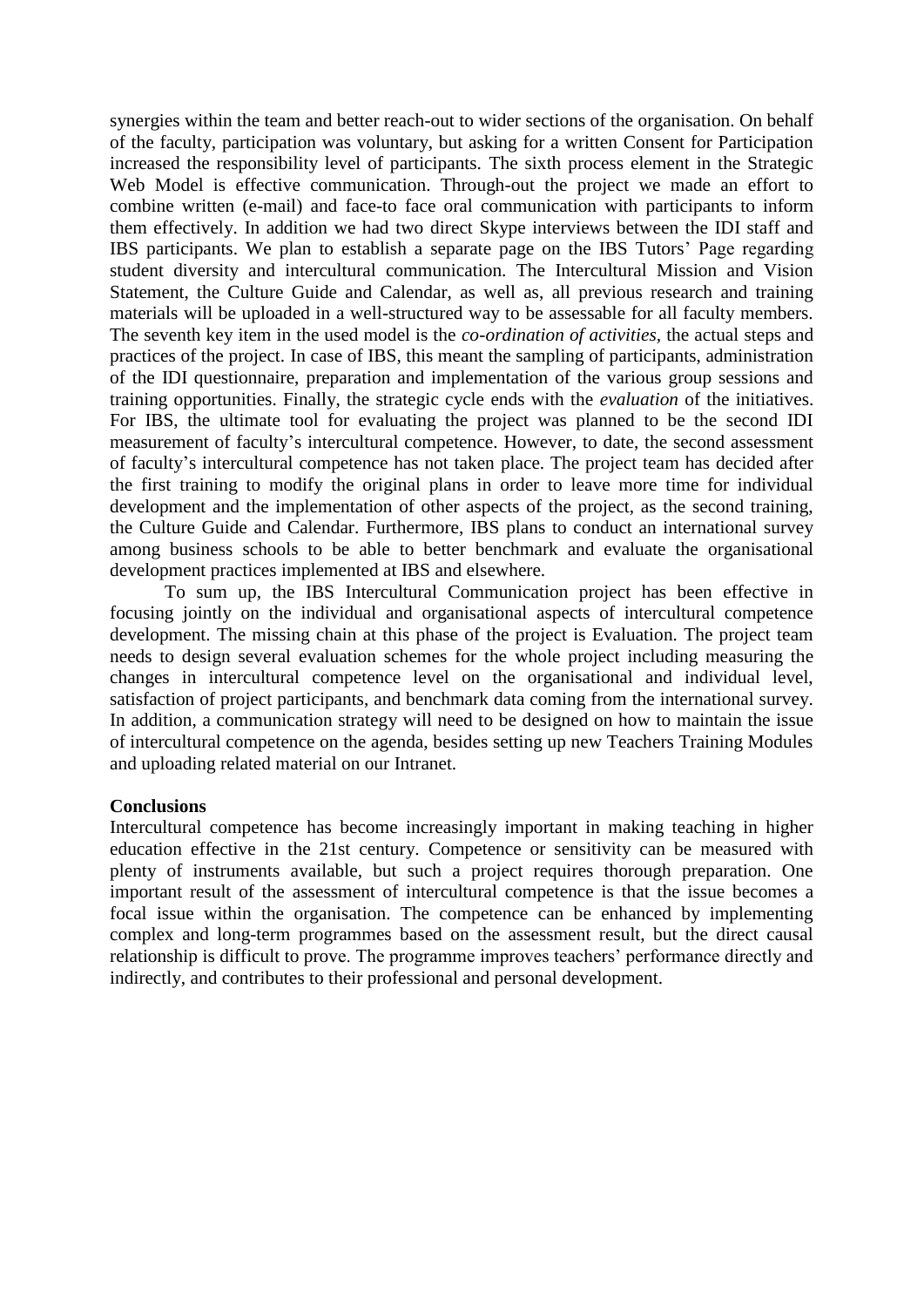### **Literature**

- Altshuler, L., Sussman, N.M. és Kachur, E. (2003). Assessing changes in intercultural sensitivity among physician trainees using the Intercultural Development Inventory. *International Journal of Intercultural Relations* 27, pp. 387-401.
- Arasaratnam, L.A. and Doerfel, M.L. (2005). Intercultural communication competence: identifyingkey components frommulticultural perspectives. *International Journal of Intercultural Relations* 29, pp. 137–163.
- Bennett, J. M. (1993a). Cultural marginality: identity issues in intercultural training. In: Paige, R. M. (ed.) *Education for the intercultural experience.* Yarmouth: Intercultural Press, pp. 109–136.
- Bennett, M. J. (1986). Towards ethnorelativism: a developmental model of intercultural sensitivity. In: Paige, R. M. (ed.) *Cross-cultural orientation: New conceptualizations and applications*. New York: University Press of America, pp. 27–70.
- Bennett, M. J. (1993b). Toward ethnorelativism: a developmental model of intercultural sensitivity. In: Paige, M.R. (ed.) *Education for the Intercultural Experience.* 2nd ed. Yarmouth: Intercultural Press, pp. 21-72.
- Bennett, M. J. (2004). Becoming interculturally competent. In: Wurzel, J.S. (ed.) *Toward multiculturalism: A reader in multicultural education*. 2nd ed. Newton, MA: Intercultural Resource Corporation. pp. 62-77.
- Bennett, M. J. (2009). Defining, measuring and facilitating intercultural learning: a conceptual introduction the Intercultural Education double supplement. *Intercultural Education*, 30(S1-2), pp. S1-13.
- Bennett, M.J. (2012). Email to Ildikó Polyák. 28 March.
- Berardo, K. (2005). *Intercultural competence: A synthesis and discussion of current research and theories*. An Area Studies Project. University of Luton. Available at http://www.diversophy.com/ic\_comp/LinkedDocuments/ICCompetence-Berardo.pdf (Accessed: August 25 2012)
- Chen, G.-M. (1997). *A review of the concept of intercultural sensitivity*. Proceedings of the Pacific and Asian Communication Association Congress. Honolulu, January 1997. [Online] Available at [www.eric.com](http://www.eric.com/) (Accessed: June 18, 2012)
- Deardorff, D.K. (2004). *The identification and assessment of intercultural competence as a student outcome of internationalization at institutions of higher education in the United States*. Ph.D. Dissertation. North Carolina State University. [Online] Available at [http://repository.lib.ncsu.edu/ir/bitstream/1840.16/5733/1/etd.pdf.](http://repository.lib.ncsu.edu/ir/bitstream/1840.16/5733/1/etd.pdf) (Accessed: August 27 2012)
- Fantini, A. E. (2006). *Exploring and assessing intercultural competence*. [Online] Available at [http://www.sit.edu/publications/docs/feil\\_research\\_report.pdf](http://www.sit.edu/publications/docs/feil_research_report.pdf) (Accessed: 18 July 2012)